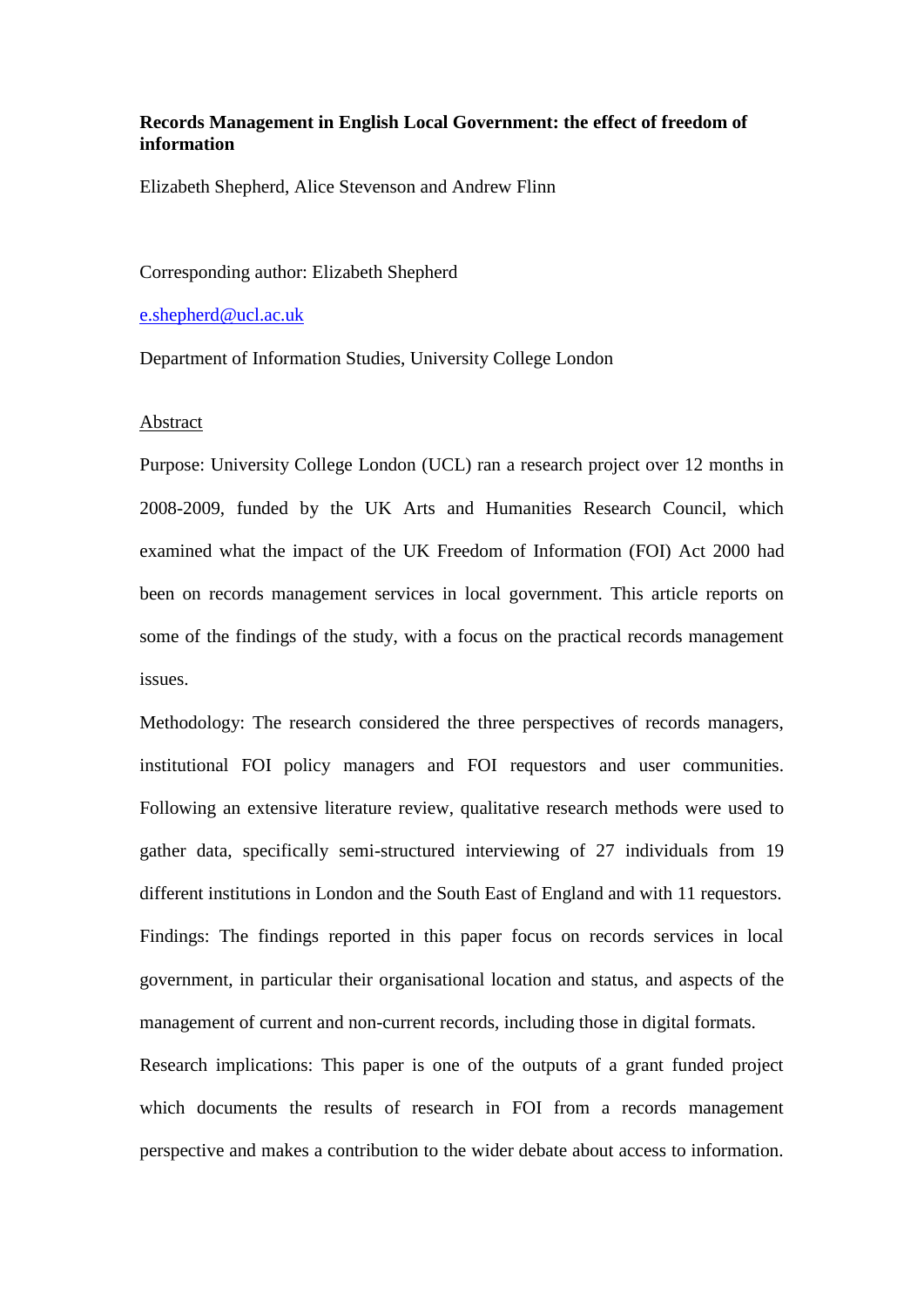It attempts to survey user responses, which has been an overlooked aspect of other FOI and records management research.

Practical implications: There are some implications for good practice in records management policy and systems and in the location of records functions in local government.

Originality: Local government is an under researched field in respect of information management and FOI, when compared with other parts of the public sector, and this is therefore a significant contribution to knowledge in this field.

Keywords: records management; freedom of information; local government; information governance;

Research paper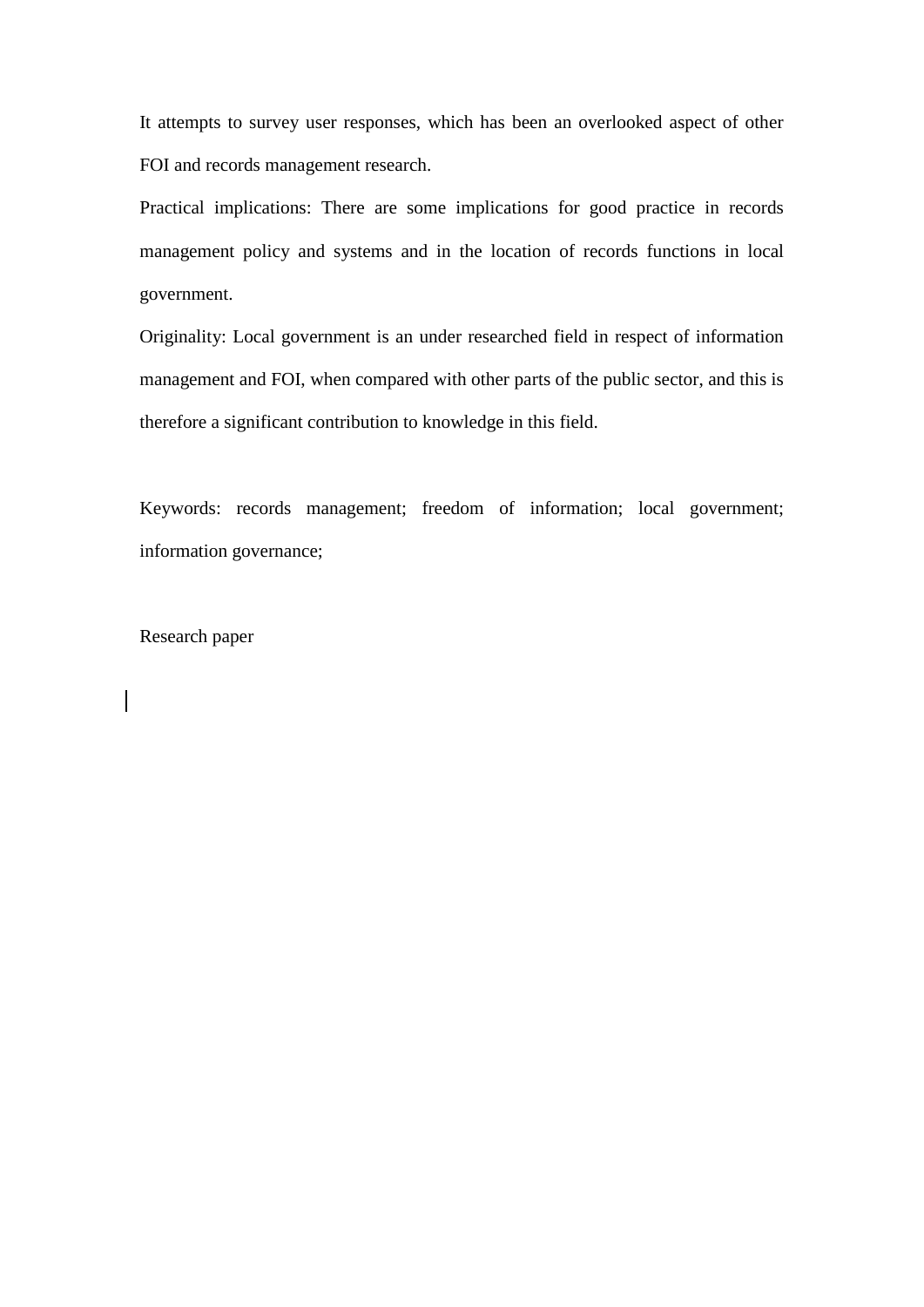# **Records Management in English Local Government: the effect of freedom of information**

#### **Introduction**

University College London (UCL) ran a research project over 12 months in 2008- 2009, funded by the UK Arts and Humanities Research Council, which examined what the impact of the UK Freedom of Information (FOI) Act 2000 had been on records management services in local government. This article reports on some of the findings of the study, with a focus on practical records management issues. The research investigated how well records management services had prepared for and coped with the first four years of FOI implementation; what contribution records management services make to the ability of public authorities to comply with the FOIA; and how the user experience of FOI is affected by the management of records. The research sought to discover the impact of FOI and its link with records management from the three perspectives of records managers, institutional FOI policy managers and FOI requestors and user communities. Some of the policy findings have been reported in Shepherd, Stevenson and Flinn (2010).

## **Research Methods**

Following an extensive literature review (Shepherd, Stevenson and Flinn, 2009), qualitative research methods were used to investigate the experiences of local authorities, focusing on the south east of England, including London, which provided a study pool of 52 authorities with examples of both small and large organizations, with and without dedicated records management professionals. The local authorities included those with responsibility for all local services ('unitary council' and 'London borough council') and those where some services were delivered to a larger area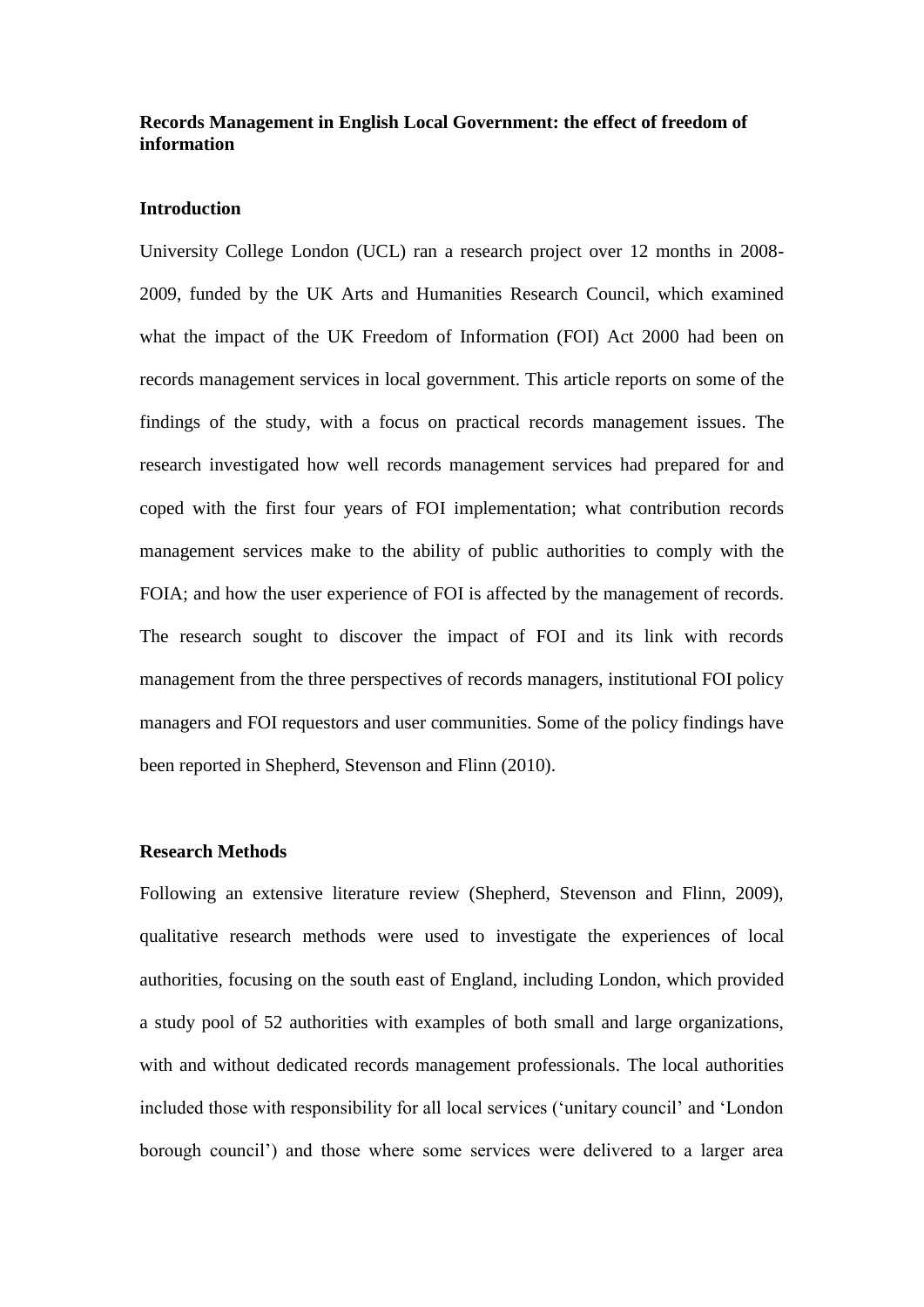('county council') and others to a smaller area ('district council'). 22 semi-structured interviews with 27 individuals filling records management, information management and freedom of information roles in 19 different institutions provided rich data for an under-studied sector (Mander, 1989, Wright, 1989, Jones, 1994). From this data three main groups of regular requestor communities were identified: journalists, political researchers and campaign groups. Eleven interviews (9 by telephone, 2 in a focus group) were held with journalists, political researchers, campaigners, a business user and private individuals to obtain some requestor views of the FOIA.

# **Findings**

The organisation of FOI and records management functions in local authorities varied considerably. In three of the 19 institutions in our sample, no individual had corporate records management responsibilities nor was records management a recognised corporate programme. Sometimes, whilst there was no formally acknowledged records management function, individuals looked after corporate records management alongside other duties. For example, in two instances, individuals had adopted records management because it was necessary for their role, although it was not officially in their job description. In those cases where records management was identified as a discrete function there were several possible ways it could be organised. In nine cases, records management was linked specifically with FOI and both functions worked from the same directorate, sometimes looked after by a single individual, sometimes as part of a team. In others, the two were placed in separate directorates with varying degrees of interaction and interdependence between them. The designated directorates varied and included ICT, Libraries and Archives, Civic and Legal, and Customers and **Communities.**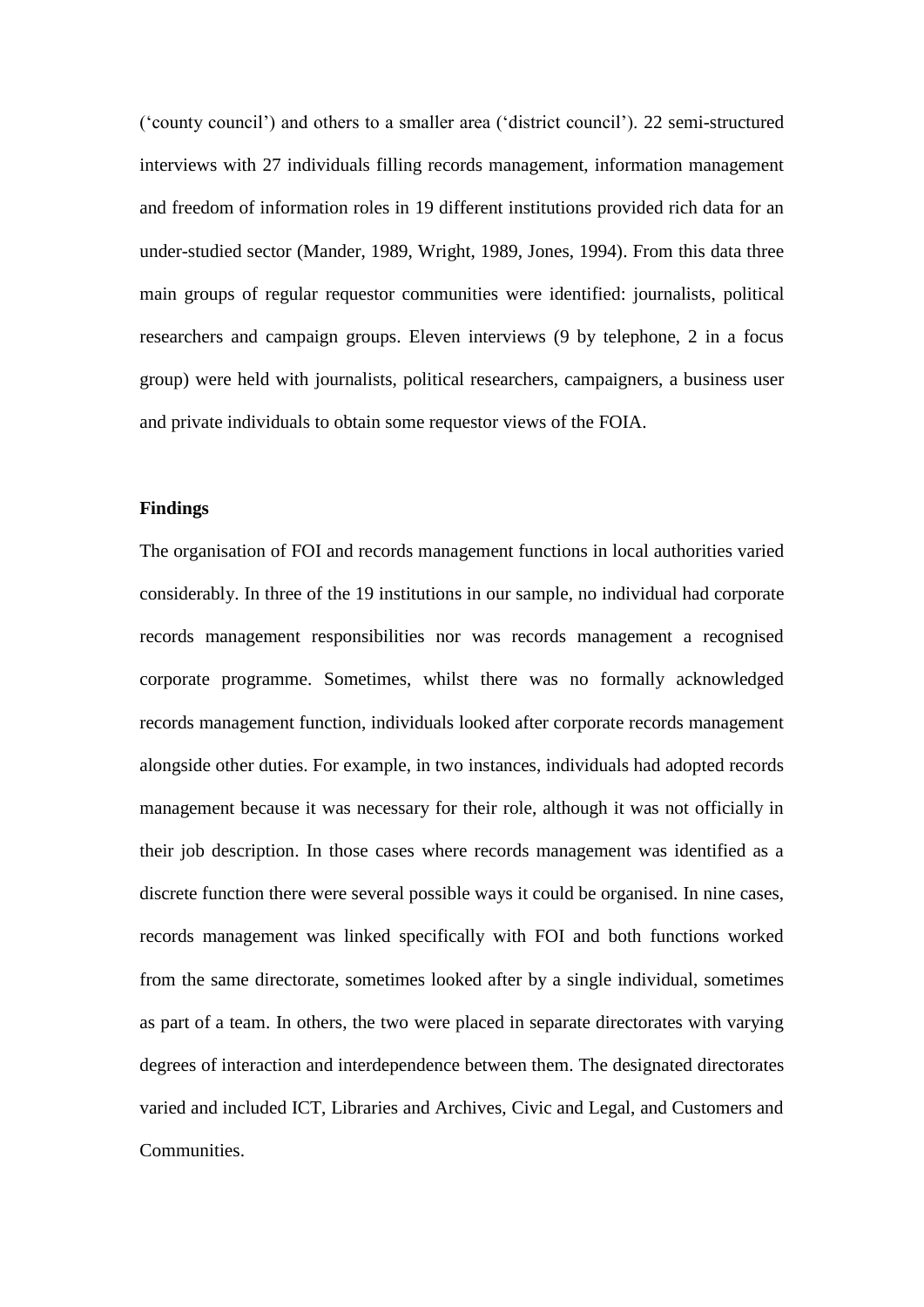## *Records Management Policy*

Almost half of the institutions we spoke to – nine councils – did not, at the time of interview, have a policy in place, four had only introduced a policy in the previous year (2008–09), and a further two had plans to implement one in the near future. This is in spite of the fact that the Lord Chancellor's Code of Practice on Records Management recommends that: "6.1. An authority should have in place an overall policy statement, endorsed by top management and made readily available to staff at all levels of the organisation, on how it manages its records, including electronic records" (TNA, 2002, revised TNA and Ministry of Justice, 2009). There was some evidence that the Information Commissioner's Office (ICO)'s criticism of the lack of policy guidance had encouraged authorities to put policies in place:

"From my point of view it's the Information Commissioner. He has criticised our handling of requests regarding planning and the first thing he said 'can I see your records management policy'. We were able to say 'this is all the stuff that we are doing', but he said 'no, we want to see your policy"

This highlights the generally passive approach taken by many councils to the production of a policy, which is often merely an act of compliance rather than a statement of commitment to records management best practice:

"In terms of policies, a policy is good in terms of the audit commission. We've got a bit of paper to carry, to hold in the air…"

[Interview 9] *Information Governance Manager, London Borough* "It looks good. The CPA assessors come round or internal audits ask, it's great, it's there. If we do get pinned down at any point we can say we've got it."

[Interview 6] *Records Manager, Unitary Council*

[Interview 11] *Data Protection and FOI officer, London Borough*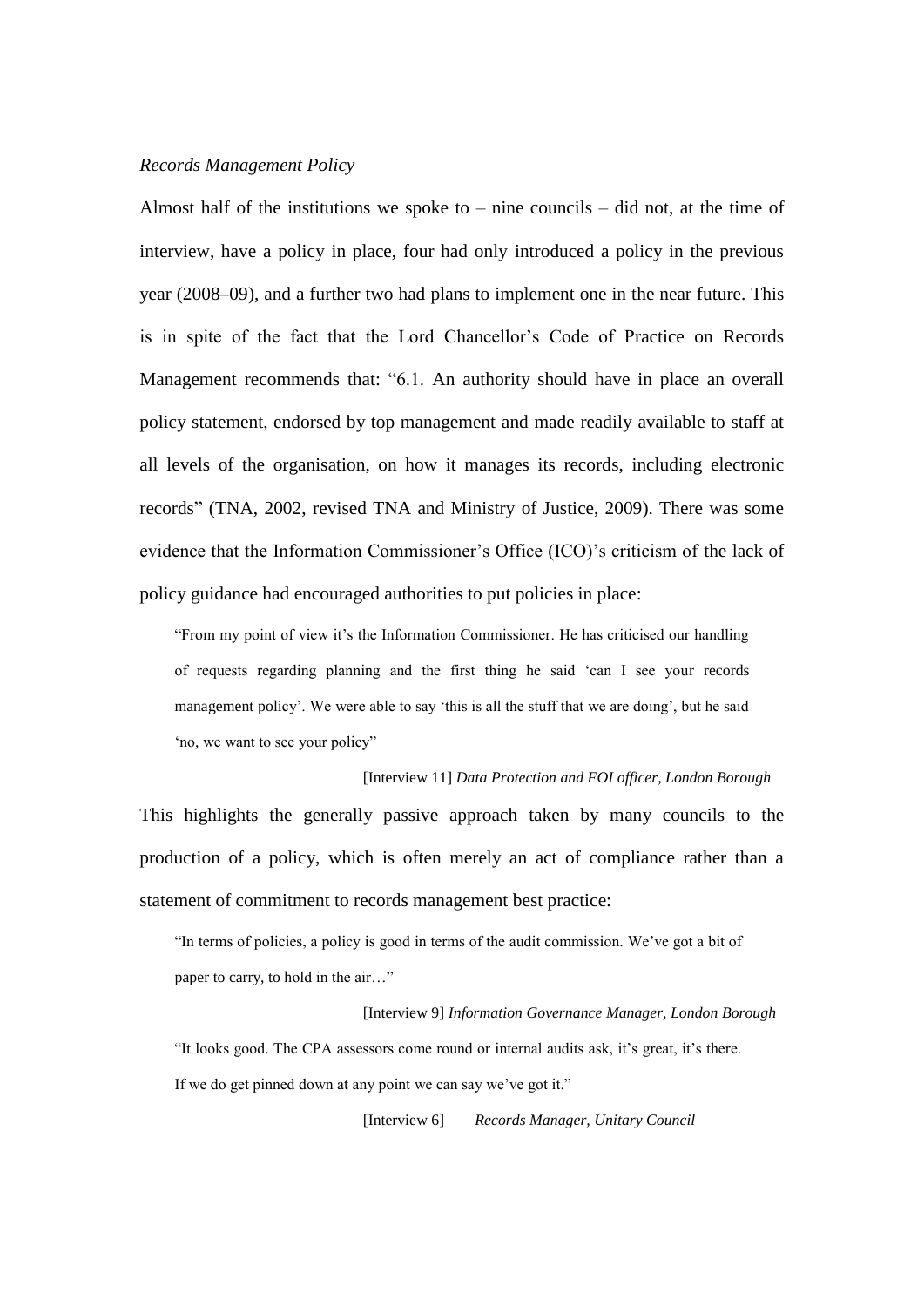The presence or absence of a policy, however, does not always correlate with good records management practice. For instance, two of the councils without policies had run proactive records management as a corporate function for over fifteen years each. Even in those cases where a policy had been implemented, the general consensus across those interviewed was that staff throughout the council were usually unaware of it and its contents:

"Interviewer: How aware do you think staff are, generally, of that records management policy that [the council] has now done?

X: I couldn't say. Pretty minimal I would think. It is still fairly background stuff."

# [Interview 14] *FOIA & Data Protection Consultant, London Borough*

"There's policies in place but there is not that much awareness of records management"

[Interview 19] *Archivist and Records Manager, London Borough* Some policy documents were not designed as discrete records management policies, but rather sat within a broader information governance strategy:

"Going back to the records management policy, I would say the records management policy sits within the information governance strategy so I think it needs to be broader than just records management because it's everything. It's around the security, it's round the whole picture, which I don't think FOI addresses at all."

#### [Interview 1] *Corporate Information Manager, London Borough*

"…records management as opposed to information management, it's a split … Putting it together as a policy by itself, the ultimate question must be why, when information management would be above that and itself could be a policy statement by the council saying 'this is how we'll manage information'."

#### [Interview 4] *Senior Information Officer, County Council*

It might be posited, therefore, that the original Code of Practice (TNA, 2002) was too narrow in focus and should have made stronger links with other areas of information and knowledge management.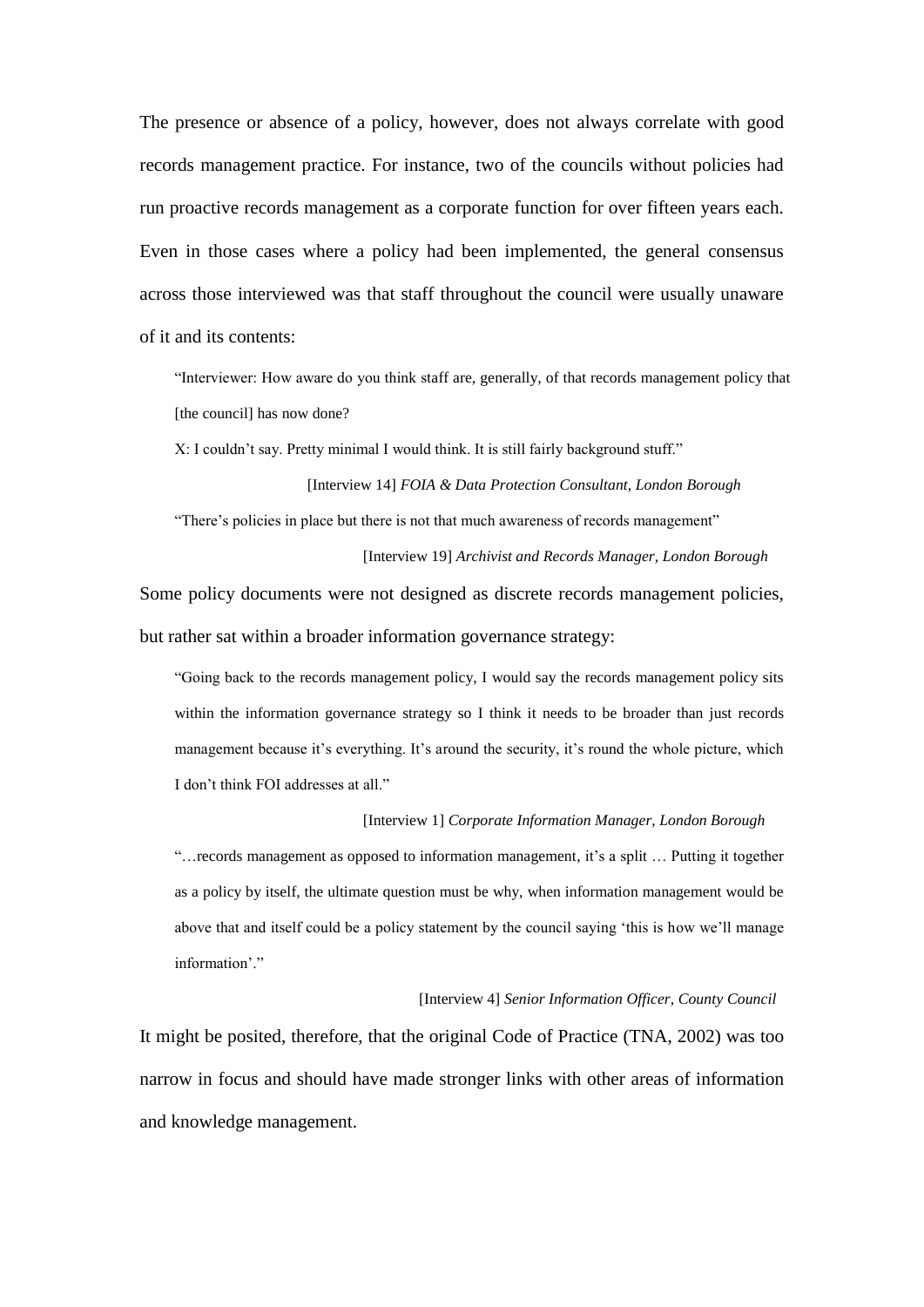#### *Human resources*

The Code of Practice recommends that "7.1 A designated member of staff of appropriate seniority should have lead responsibility for records management within the authority" and "7.2 Staff responsible for records management should have the appropriate skills and knowledge needed to achieve the aims of the records management programme. Responsibility for all aspects of record keeping should be specifically defined and incorporated in the role descriptions or similar documents" (TNA, 2002). However, our study showed that not all organisations had a designated member of staff for records management responsibility, nor was it recognised in job descriptions at several councils. In eight cases records management responsibilities were given to existing members of staff. For some this proved burdensome, adversely affecting their abilities to carry out their roles including records management: in other cases the workload was distributed to a wider number of existing staff members, which mitigated the pressure.

In two instances the introduction of the FOIA was the impetus for the creation of records management roles where none had existed previously. In another case the existing records manager was promoted:

"Initially it [FOI] had a really beneficial impact because I mean purely from my own professional point of view I was promoted, paid a lot more, and taken seriously"

[Interview 6] *Records Manager, Unitary Council*

Records managers in our sample were more likely to have been appointed to deal with the pressures of FOI after implementation, rather than as a preparatory measure:

"They [the records manager and FOI officer] were appointed in the middle of 2005 whereas I came at the end of 2005… there was a realisation that there needed to be somebody in post certainly to handle the FOI side of it, but also there was appreciation that records management plays quite a large role in that… there needs to be a Corporate Records Manager."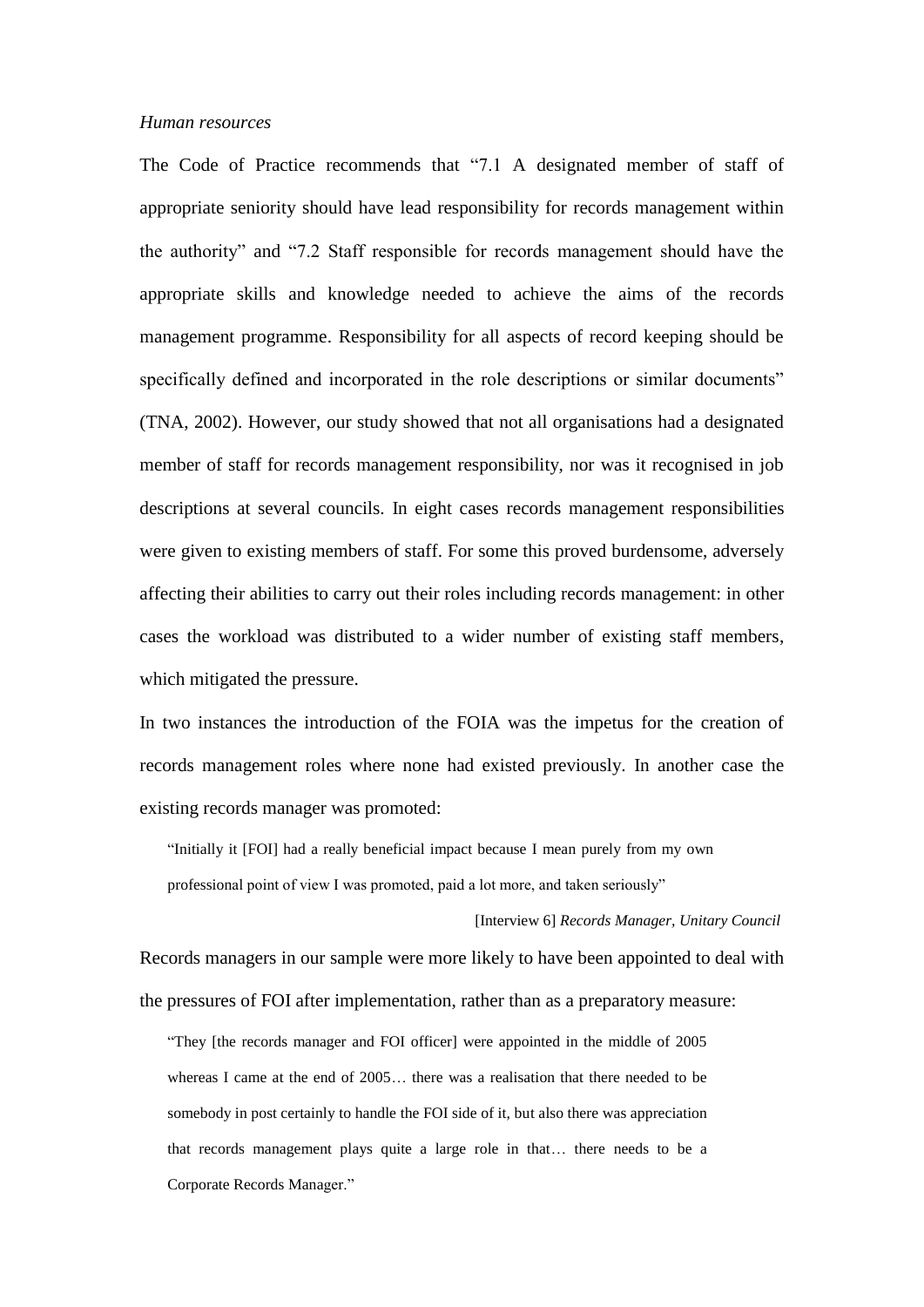#### [Interview 8] *Information Compliance Advisor, London Borough*

Another aspect of human resources in the Code of Practice (TNA, 2002) is about approaches to training and raising awareness of records management. In our case studies many different tactics were adopted, depending upon the attitude taken by the council to the relationship between records management and FOI:

"Interviewer: Is there a regular pattern whereby new staff are inducted and is there an aspect of FOI and records management in their own induction?

X: No. That's for a couple of reasons. Firstly, there hasn't been a senior executive appetite for it. At the same time there's been differences of opinion between this area and the FOI area, about what that training should consist of."

#### [Interview 10] *Records Manager, London Borough*

Some councils had a more ad hoc agenda than others, providing training if requested, while others provided more structured, systematic introductions. Some organizations introduce records management procedures at staff inductions, but in other cases records management is not a part of any induction training: the focus is on FOI instead. The level of initial training was sometimes dependent upon the directorate's perceived needs or upon available resources. Much of the FOI training derives from online training packages but a specific records management one is seemingly not available. In other authorities, training is outsourced, which has its problems:

"me and [a colleague] are aware that the course is there, we fed into the course content but we don't run it at all, so we don't have any knowledge of who's attending or what the requirement for that is."

# [Interview 6] *Records Manager, Unitary Council*

Overall, whilst for a fair number of councils the methods used to raise awareness of FOI had attempted to be wide-reaching, records management training was not often considered a key part of that. In general when the subject of training and awareness was brought up, interviewees were quick to point out several initiatives to training in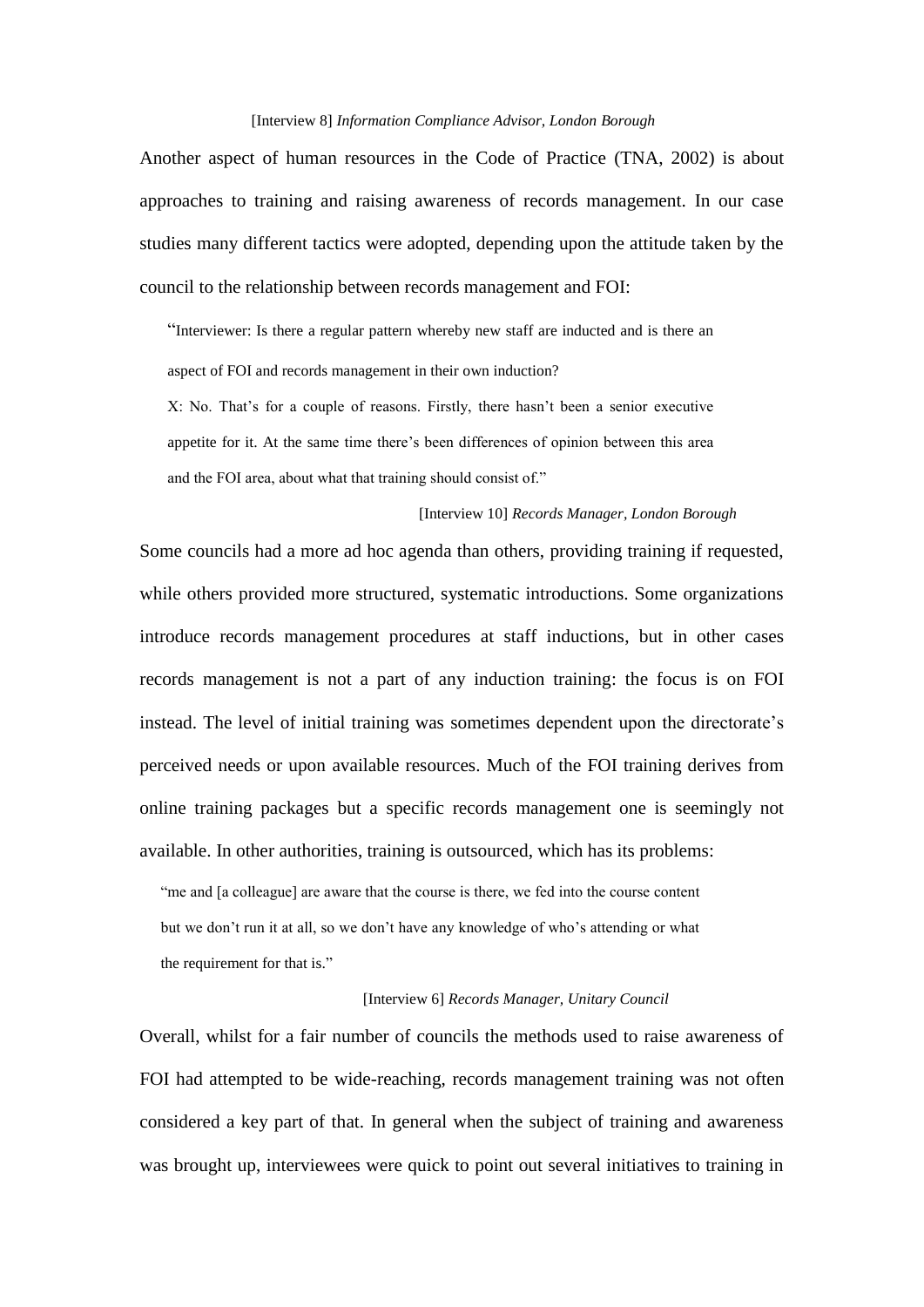preparation for FOI, but admitted that records management training was not as advanced:

"Interviewer: You mentioned training, was there much of a training programme when FOI was being implemented?

X: Huge. That was down to me and the head of law. We prepared PowerPoint presentations to each directorate to senior manager. We also offered it on a rolling basis to anyone else who wanted it.

Interviewer: Was records management seen to be part of that at that time?

X: It was referred to in the training but it was left to each individual directorate to get their records in order."

#### [Interview 18] *Solicitor, London Borough*

In addition to the day-to-day handling of records management issues and FOI compliance, the role of knowledge management in finding information is important. Given the often high staff turn-over rate, identified previously as a potential problem (Shepherd and Ennion, 2007), it is crucial that training is ongoing. Finding the time to address training matters, however, remains problematic:

"The records management team like the FOI team are very much a coal face team, for want of a better phrase. That policy is something that has to be done to an extent but actually the daily job can easily absorb 100% of our time so getting out and advising people in a proactive fashion is difficult."

[Interview 4] *Senior Information Officer, County Council*

#### *Current records management*

All institutions interviewed had the basic records management systems in place necessary for the functioning of different business units and to comply with specific legislation, as paragraphs 8.1-8.3 of the Code of Practice (TNA, 2002) set out. However, these practices largely remain in silos with different departments: there is often no corporate view. This has already been noted with regard to policies and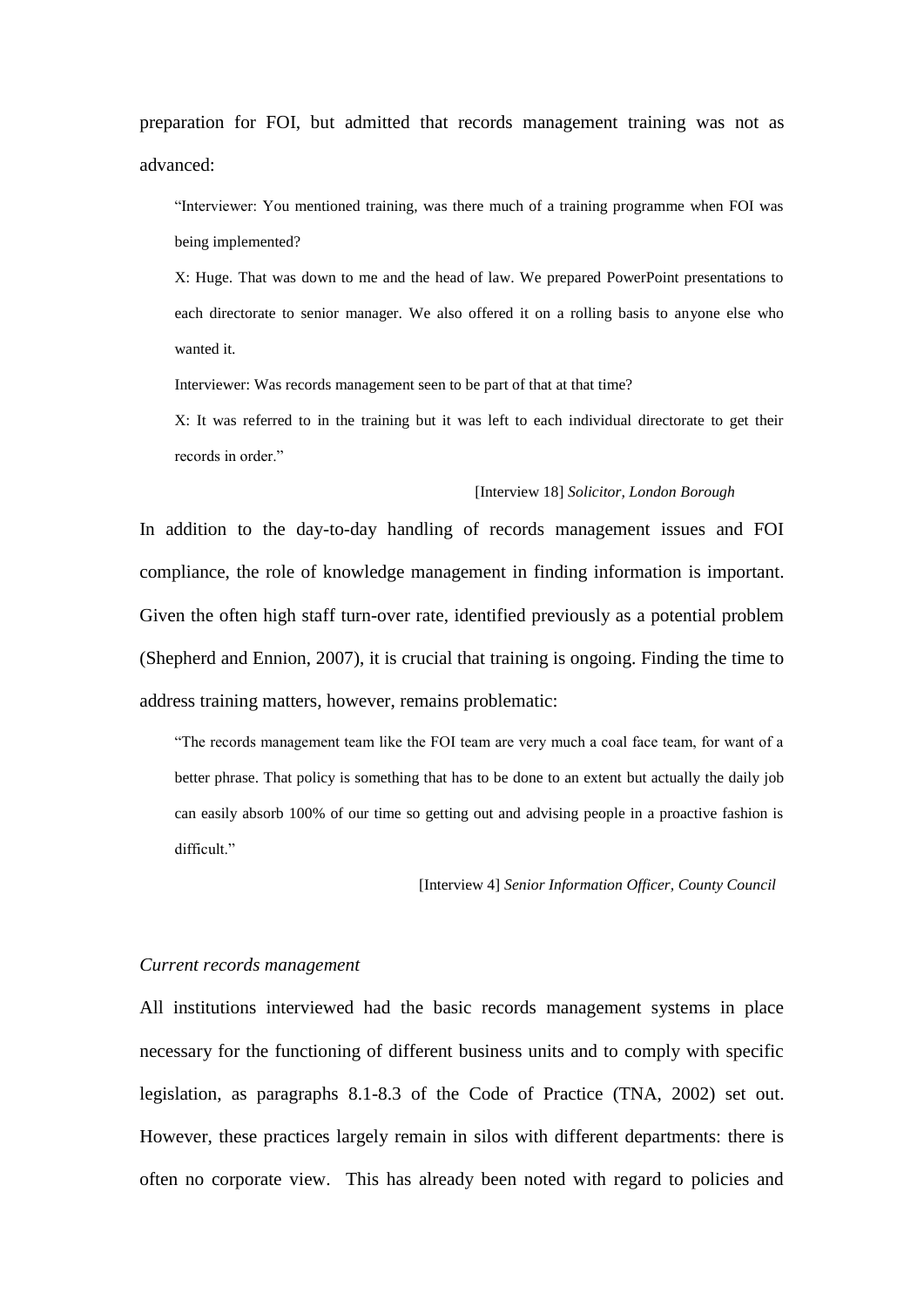training. This poses potential problems for those responsible for allocating or dealing directly with FOI requests. The Code of Practice (TNA, 2002) advocates information surveys or records audits as one way of developing effective records management programmes across organisations. Few authorities in our sample, however, undertook such an audit, which is in keeping with the general tendency for councils to take action quite late.

According to the Code of Practice (TNA, 2002), the movement and location of records should be controlled to ensure that a record can be easily retrieved at any time. It is clear that although most authorities had systems in place for controlling this, there was little consistency in systems between departments, meaning that there was the potential for records to be lost if they are shared between departments.

Paragraph 8.8. of the Code of Practice (TNA, 2002) addresses the safe-keeping of records and although this was not asked about in the interviews explicitly, two interviewees showed the researcher around their storage areas and described the problems that they had had with flooding and dampness in their stores. One interviewee mentioned that there had been a flood in the store and that they now had a lot of "smelly records", whilst another recalled a fire in an off-site records storage facility that several councils shared. There are, therefore, some indications that the safe-keeping of records remains a fundamental issue that is still not being addressed, although data security may ultimately be a better driver for bring about changes to the maintenance of records.

It is in the areas of disposal arrangements and management of electronic records, however, that councils displayed the greatest weaknesses.

# *Disposal arrangements*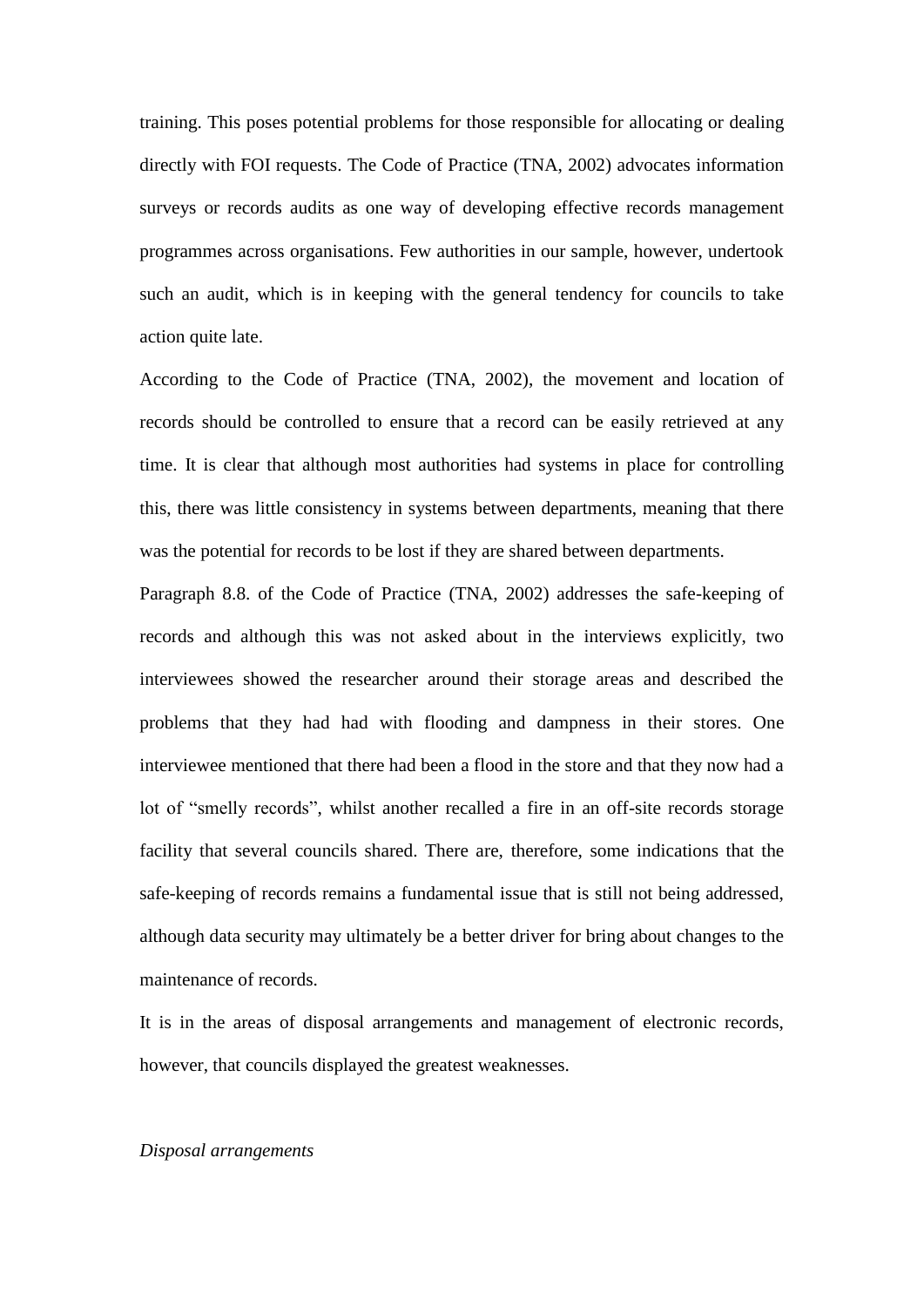Most councils had retention and disposal schedules, some of which were brought in for or had had their profile raised as a result of, the FOIA. For some a 'bin it campaign' was part of the preparation for FOI. Whether this is in keeping with the FOI spirit of openness and transparency is debatable. In some councils, retention schedules were not corporately constructed or maintained, but rather were the responsibility of each directorate or department, and in four organisations no such document or guidance existed.

Having a schedule does not guarantee, of course, that advice will be followed. This is a criticism that has already been raised by the Information Commissioner in Decision Notices that describe a lack of consistency in the manner in which retention schedules had been applied e.g. FS50121882 and FS50145067 (ICO, 2007a, 2007b). From the interviews it is clear that there are two main reasons for this. The predominant reason is, like the general policy guidance, lack of awareness in the council of retention requirements:

"…to be honest there isn't that much evidence that day-to-day individual business units are actually managing their records in compliance with the retention schedule."

#### [Interview 10] *County Archivist, County Council*

The second reason is a lack of dedicated resources. It is not enough to create a retention schedule or to raise awareness of it, but responsibility for disposal should be formally delegated to an individual:

"there's no dedicated roles in a lot of places to sit and weed out paper according to the retention schedules so I think that's a bit of a problem."

# [Interview 1] *Corporate Information Manager, London Borough*

Whereas most councils had a basic retention schedule, far fewer (only 10) possessed disposals logs recording those records that had been destroyed. There are examples in the Decision Notices which highlight the problems councils face in having to carry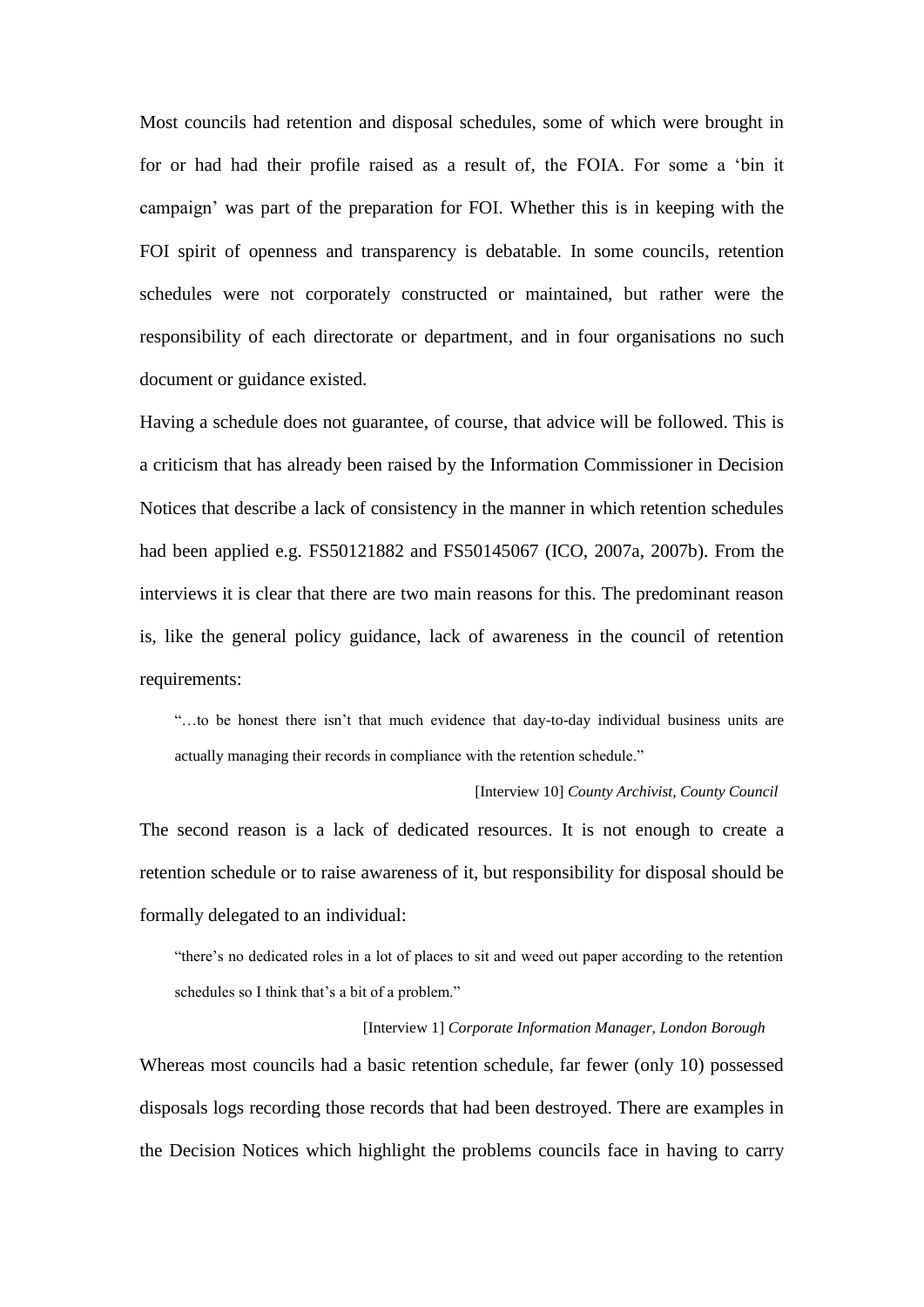out exhaustive searches for documents that most likely had been disposed of but where no record to that effect existed (e.g. FS50145067, ICO, 2007b). One of the axiomatic statements about FOI asserts that the primary aim of the FOIA is to promote transparency and openness. Yet if information is destroyed without a formal record of that happening then this undermines such claims.

#### *Management of digital records*

Every single one of our interviewees noted problems with addressing digital records management and there is still a lack of progress in this area, many years after Barata's studies noted failings (Barata, 2002, 2004).

One major problem is that whilst retention and disposal schedules seem to have been introduced in the last few years in many of our case studies, these rarely extend to digital records. Therefore, even if a hard copy document is disposed of in line with council policy the digital equivalent is very often not attended to, but may exist in an unstructured space, a "dumping ground", on a shared drive or personal computer area, and remains disclosable if located or specifically asked for. Control of e-mails proved to be particularly problematic, with the structure of these described variously as "a nightmare", "an ongoing battle", and "a huge problem". The failure to tackle the digital issue might be attributable to the views such as this that perceive the problems to be insurmountable.

For many organisations emails were saved locally and saving them was the responsibility of individuals, which meant that FOI requests relating to emails often involved having to liaise with multiple people mentioned in an email thread. However, since guidance on email retention is limited or non-existent in most of our case studies, the practice of individuals storing emails would appear to be ad hoc at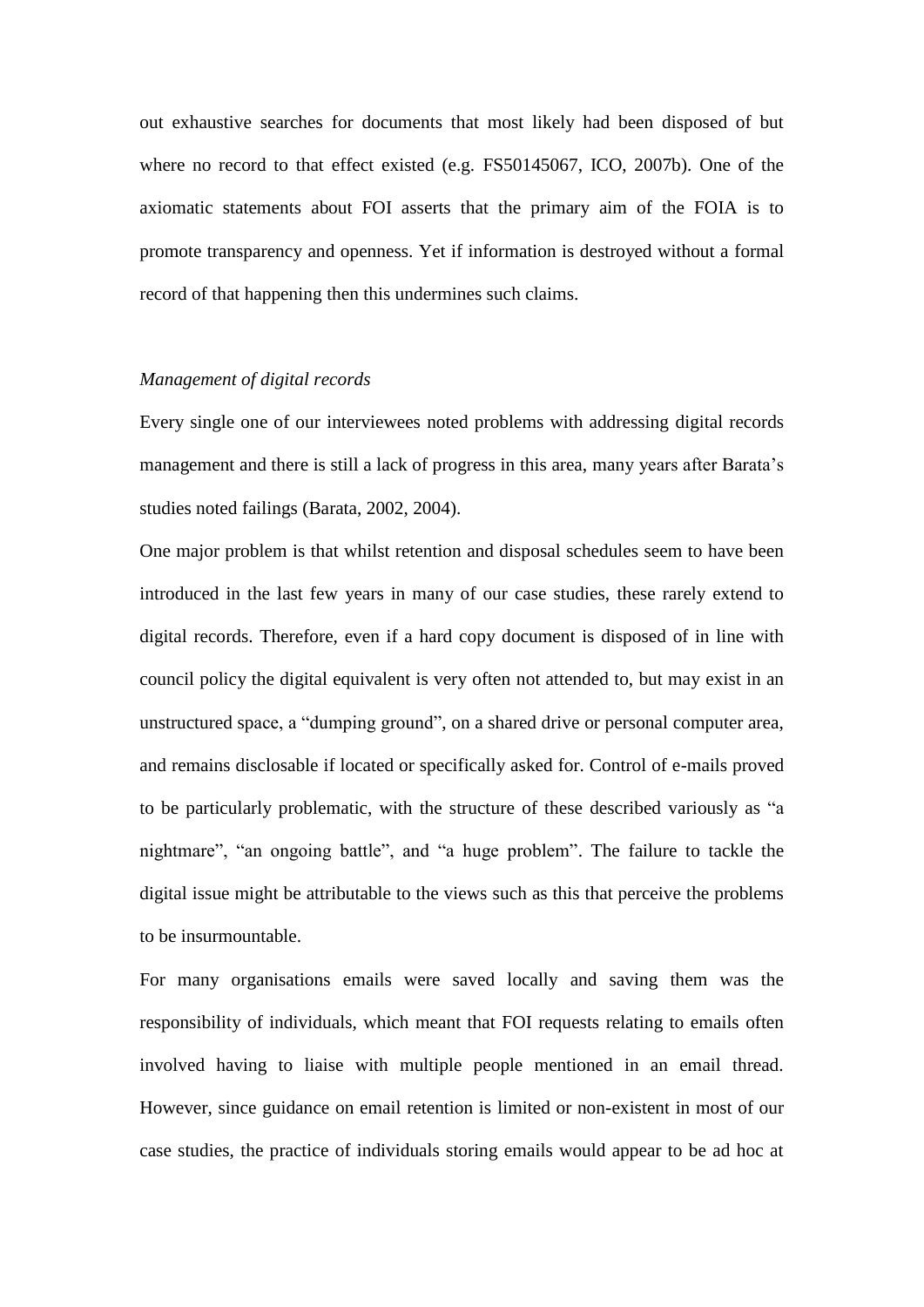best; "either someone has kept them or they haven't". In other authorities there were archival areas for the storage of emails, but as one interviewee noted the unstructured nature of these "just makes it a corporate problem rather than an individual one". In this case email was not deemed ultimately to be too much of a problem as managers were confident that emails that needed to be kept would be printed out and attached to a hard-copy file.

This situation supports the contention that "the benefits of improved records management are not felt by users" because of the "'paper-based' mindset" of authorities (CASC, 2006). This split between paper-based and digital records management was evident in several of our case studies, and was sometimes manifest in tensions between records managers and IT departments. Often those with records management responsibilities have little control over digital records management issues:

"Interviewer: How does that translate then for electronic record equivalents? For example, if the paper comes in what about the electronic versions sitting there on the shared drive or home document file?

X: That's pretty much out of my control… we do our bit to do best practice but I can't imagine that it is very much followed."

#### [Interview 12] *Freedom of Information Officer, County Council*

"I don't have that much contact with IT so I can't really say for certain, you would have to ask them, but I think the IT they look at records management when there is a problem rather than right at the beginning when they are instigating some sort of electronic system. They won't look at how we keep this and when we destroy this or that."

#### [Interview 19] *Archivist and Records Manager, London Borough*

"The hardest records are electronic because I can't get a grip on them, I cannot get a grip on them without ICT... it's just an ongoing battle. I mean for example, I've worked now twice on the management of email but no-one seems to want to pick that up and take it forward."

[Interview 6] *Records Manager, Unitary Council*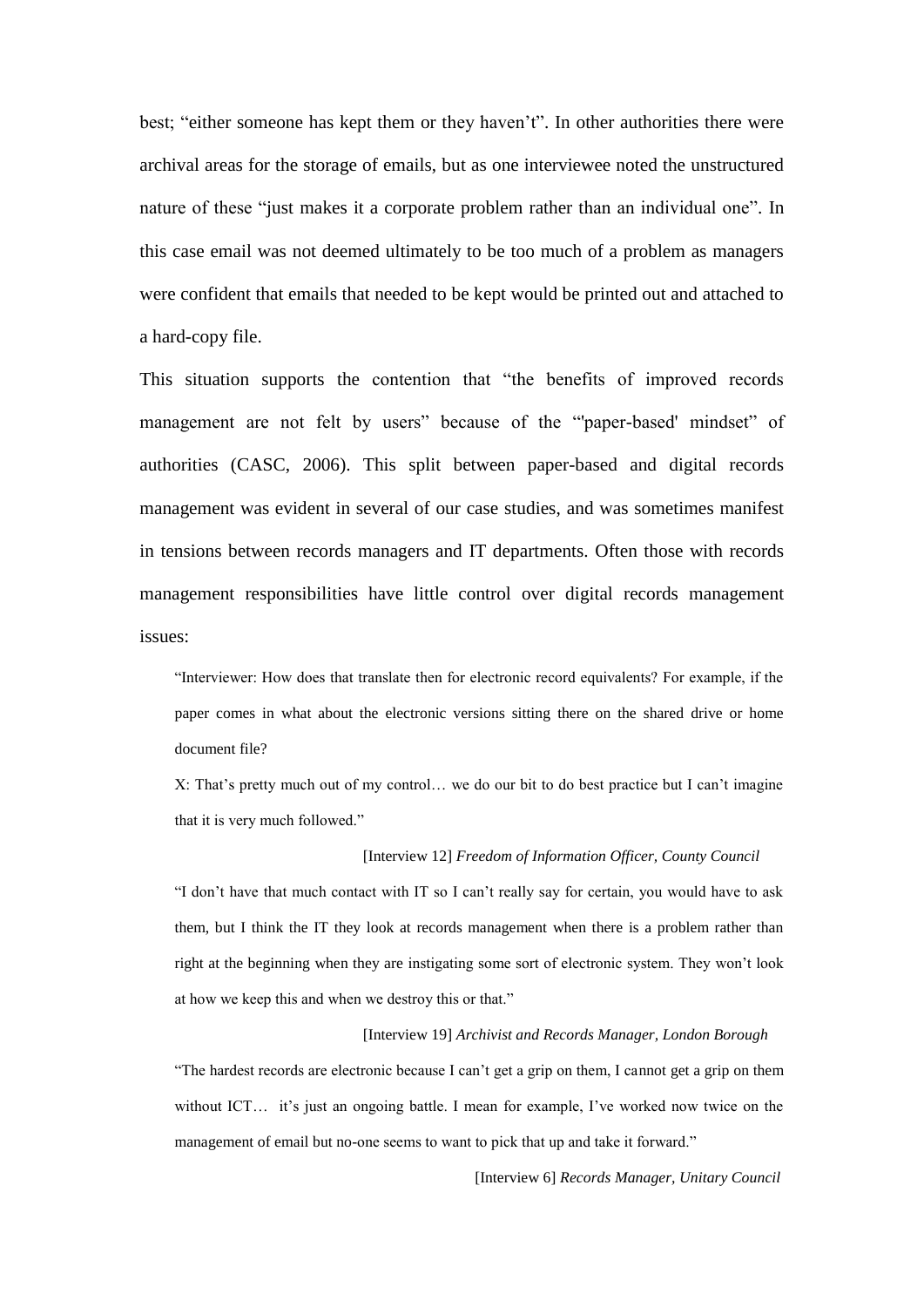There were, however, some examples where the experience of FOI had pushed for a positive change in digital records management:

"the business case for our corporate EDRM system was the time it took to gather an early FOI request around contacts"

# [Interview 9] *Information Governance Manager, London Borough*

So it is clear that the attitude to preparation varied considerably and the picture obtained echoes that of Screene's (2005) findings with often only superficial, immediate changes implemented rather than longer-term systemic changes. Screene's study predicted on this basis that public authorities might encounter difficulties as FOI progressed. Several years on we are now in a position to review the changes brought about to records management procedures and processes as a result of dealing with FOI requests.

# *Implications of FOI for Records Management*

Many of the changes noted, such as the introduction of records managers and the production of retention schedules, might appear to have been in response to FOI since many happened after 2005. The picture is not so straightforward, however, given the other drivers for records management, such as data security and data losses, which have become recent concerns for several councils. Untangling the changes brought about as a direct consequence of FOI from these others is therefore not easy. Many interviewees when asked directly what the impact of FOI had been on records management were hard pressed to pinpoint examples of ways in which things had definitively changed as a result of that particular piece of legislation, so that in effect records management remains as a background issue:

"Interviewer: Can you think of an example where records management has been crucial to complying with FOI?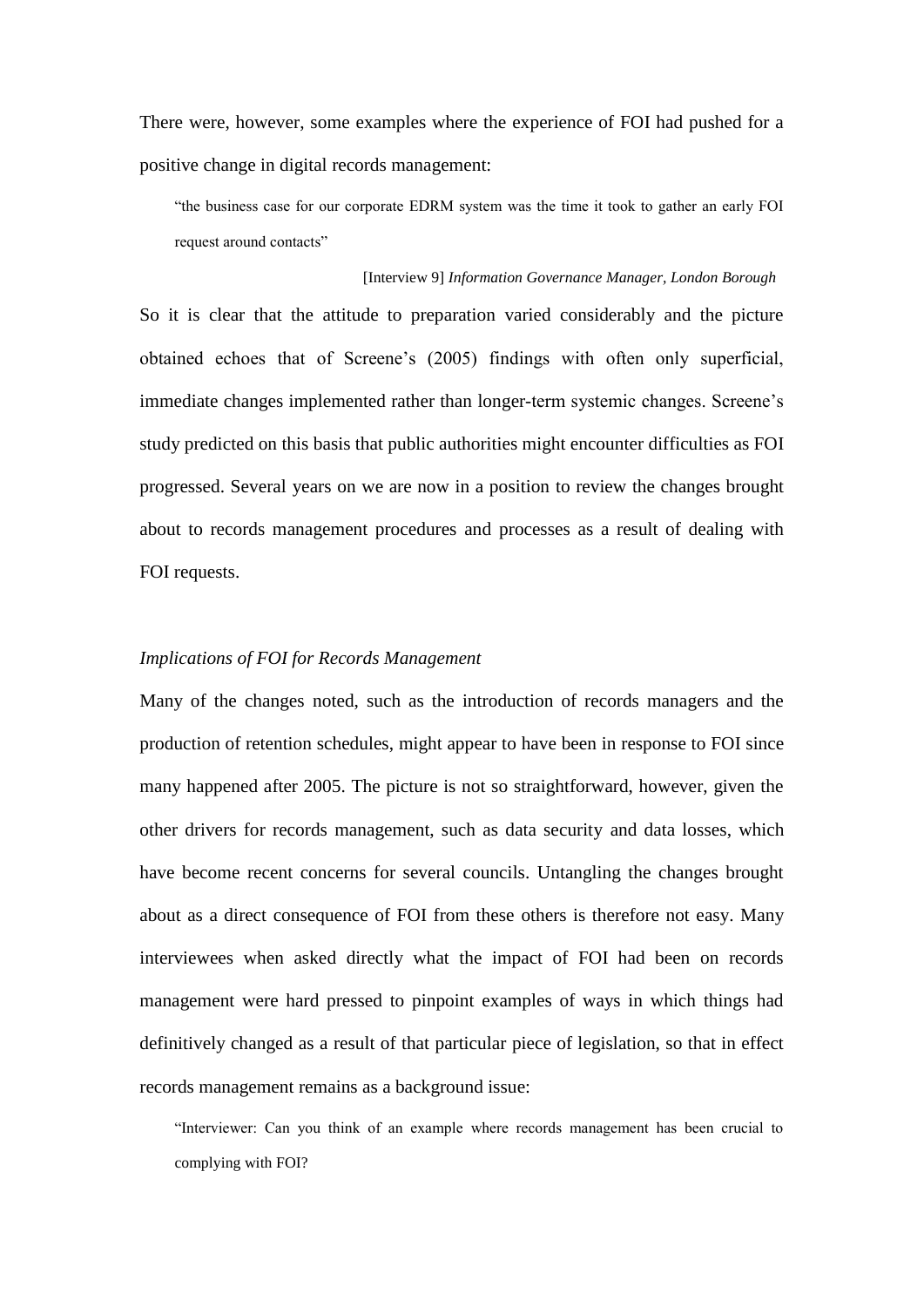X: Probably not actually because records management just underpins everything that happens. Nobody would pinpoint that records management meant that we did this right because they were doing the records management right anyway so it would just happen in that respect."

#### [Interview 5] *Records Manager, County Council*

In general the majority of interviewees were quick to express the opinion that FOI had had a positive impact upon records management, which is in keeping with the Constitution Unit's findings (Amos and Holsen, 2007, Amos, Dobias, Holsen and Worthy, 2008). However, the manner in which it has impacted upon records management is fairly limited and when interviewees were further pressed for examples, the primary effect related was that its profile had increased, as mentioned in 13 interviews. In terms of rhetoric, therefore, records management has a more positive presence than it did five years ago, but in practice this did not necessarily lead to observable systemic changes:

"It's more high profile, but the actual way we do things hasn't changed"

#### [Interview 5] *Records Manager, County Council*

"…people realise there's a need, but it's just there's never enough time or money to actually get good records management."

# [Interview 11] *Records Manager, London Borough*

This seems to demonstrate that although FOI may have raised awareness of records management functions it has not necessarily led to records management issues being prioritised by councils. This is in keeping with the findings reported from Scotland by Burt and Taylor (2007, 2008). In part this is due to a lack of senior management support—records management "has got much more of an awareness but what typically happens is it's got much more of an awareness at a middle management and lower level"— as well as the fact that councils have been able to cope with the volumes and types of FOI requests without necessitating any drastic changes to records management practice.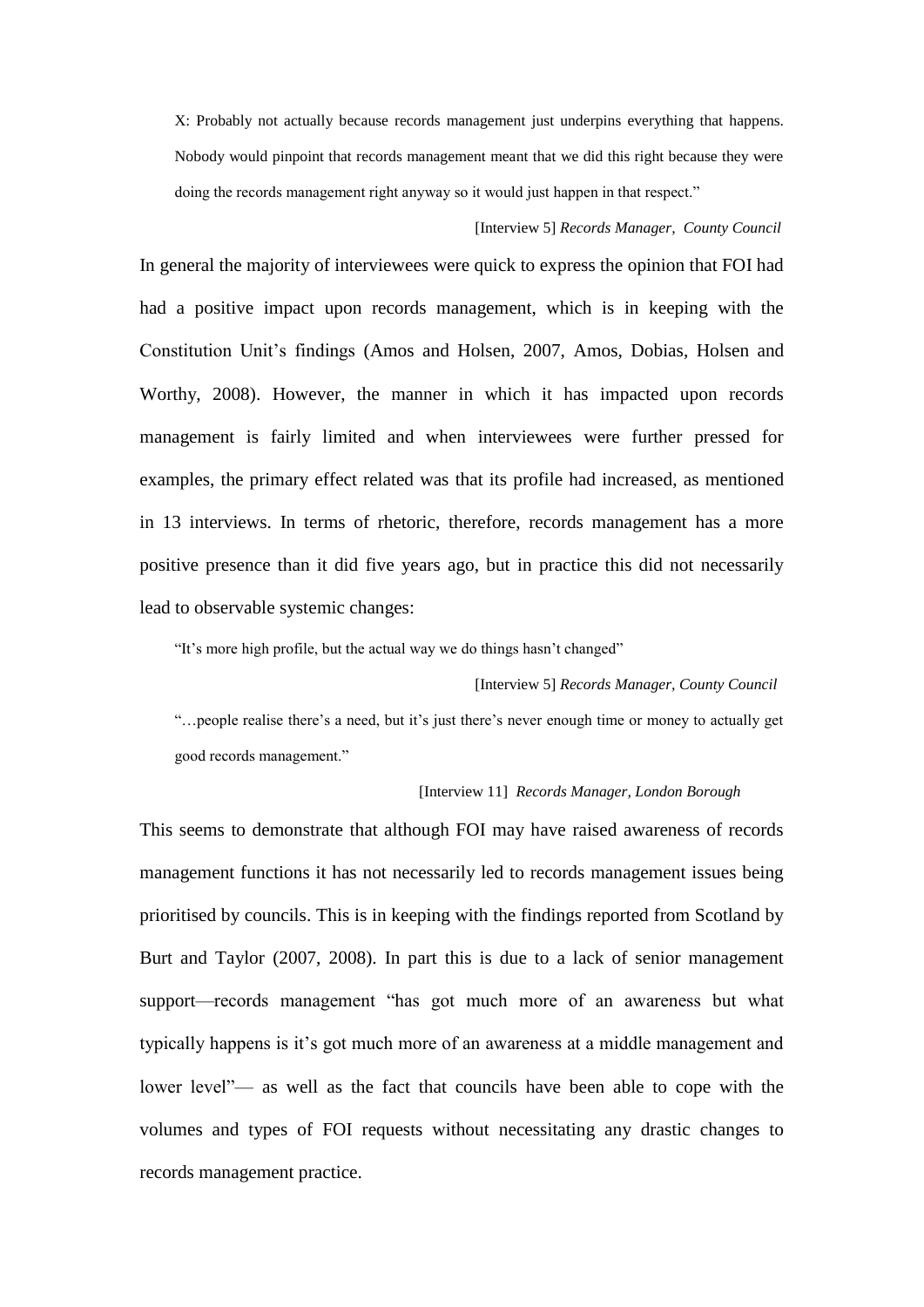It is also the case that records management is not a priority because the perceived threat of non-compliance is often minimal in comparison the other frontline issues that councils face. In theory the principal threat derives from the ICO and its powers to investigate complaints against councils. In some councils intervention and criticism from the ICO was considered a driver for the introduction of aspects of records management, including training, producing a policy, bringing in EDRMs, and raising awareness of records management at senior management level. For others, the ICO was not considered to hold much influence, either because the council in question had not yet fallen foul of the complaints procedure, or because any complaints procedure would take so long, or because any upheld complaints over records management were still not considered leverage enough for instigating improvements:

"If you look at it in the sense of risk management what is the risk if we fail to comply with FOI? Slap on the wrist from the Information Commissioner, possibly practice notice, whatever. Now does that mean, therefore, because we are so scared of a slap on the wrist from the Information Commissioner - not that we've had one - but does it mean that we are diverting hundreds of thousands of pounds, millions of pounds to improve our information management infrastructure just because we don't want to upset the Information Commissioner? The answer is we are just not doing it. We've got more important things."

[Interview 10] *County Archivist, County Council* The other major issue regarding the impact of FOI on records management is on the nature of the record. Views on this were mixed. Three councils reported that there had been no changes to record creating practices, while others noted a limited effect in that staff were generally more careful and "more concise" about what they wrote. Yet whether the people we interviewed would be fully aware of such a change is unclear, as it can be speculated that their roles within the council might be less connected to the activities of higher level policy makers and senior managers. Indeed it is here that a change in record keeping culture is sometimes more perceptible and in three cases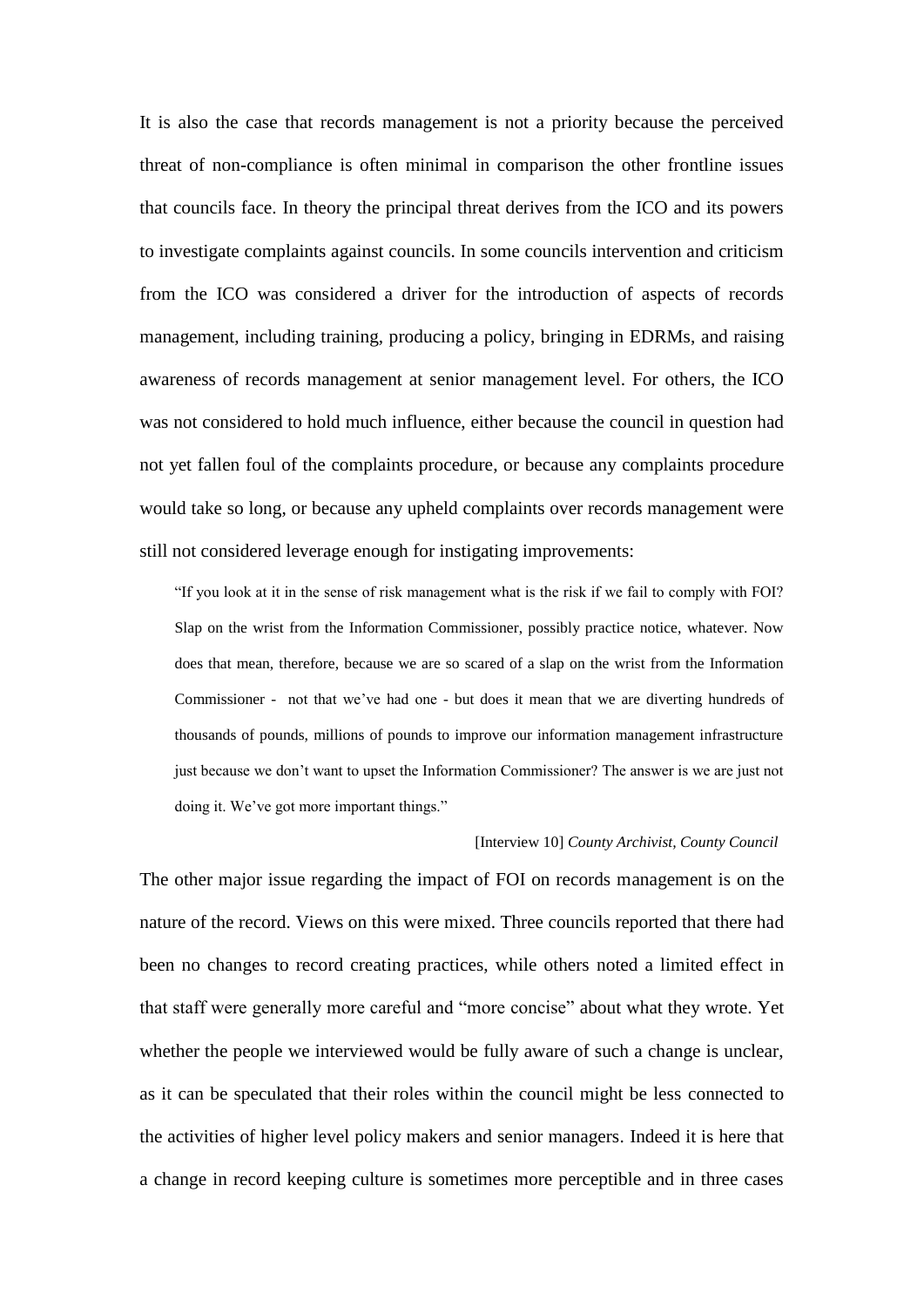the more significant change of 'not writing things down' at senior management level for fear of disclosure was noted, the so-called 'empty archives' or 'chilling effect' (Flinn and Jones, 2009):

"We've got senior managers who just don't write anything down any more. Without any doubt they have learnt that if they put something in an email that will come back to haunt them so it's a lot more face-to-face, things jotted down in their own jotter which you never know if it's held or not. There is definitely this recognition that if you put … anything else on the system you ostensibly lose ownership of that."

[Interview 11] *Data Protection and FOI officer, London Borough* A more positive effect of FOI on recording practices was its role in highlighting records that would be beneficial for the council to record and administer:

"You can actually think 'well do we need to collect this data'. Should we be suggesting to HR 'yes they do collect the data', so there is a feedback on that as well. It can affect the kind of record keeping…It's also identifying for me things that we should be creating."

[Interview 17] *Information Management Officer, County Council*

Of course, FOI generates new record making responsibilities for records of requests, the progress of requests and the responses supplied. This is particularly crucial if the ethos of openness through a good working relationship is to be established between a council and a requestor. As the requestors explained in the focus group, being kept appraised of the progress of their request, even if there are delays, is important.

In terms of the responses supplied, some authorities created online disclosure logs to record these, although the majority of the organizations we spoke to did not. Reasons for not producing one included: they were not deemed to be worthwhile, there was a lack of senior management support, it was not necessary for compliance, and a lack of resources. Although many have some form of internal disclosure log, these are mainly held for the purposes of reporting performance indicators such as number of requests received and how quickly these were responded to.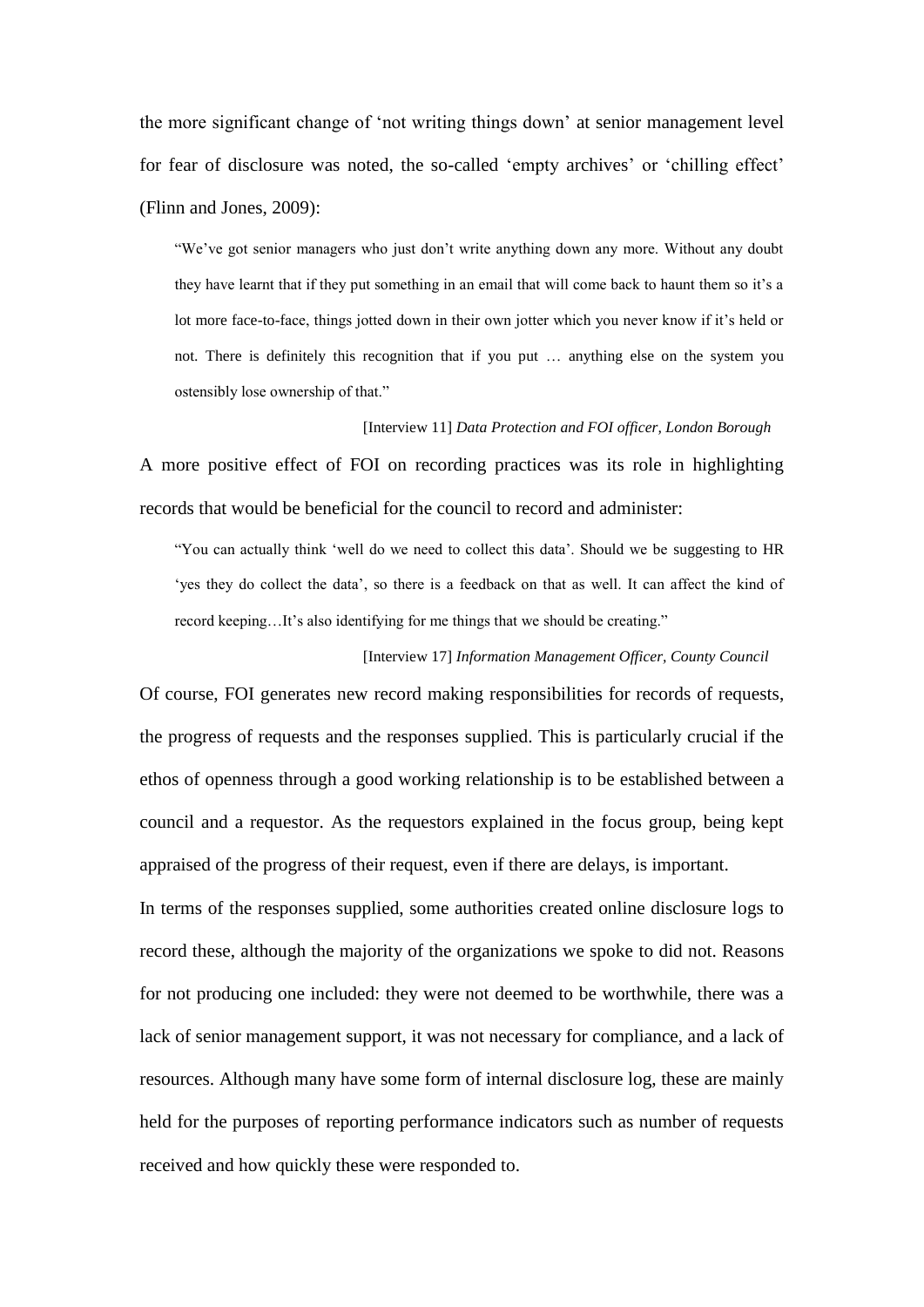Most requests relate to current information and statistics and not to older records. However, one case reported a lot of requests for older records. In this organisation, corporate FOI and records management are co-located with the archives, and it may be that business-as-usual requests for archives (ie older records) were logged and recorded indistinguishably from FOI requests. Nevertheless, there may be some distortion in the perception of this problem as there is some question as to whether requests for older records are made via the FOI route or whether a more traditional direct request approach is made to an archives service and thus may never enter the system as an FOI request. The relationship between current records and archives within records systems may therefore be an issue worth investigating further. For example, two of the requestors that we spoke to described problems obtaining information from older records, but noted that the problem was not simply one of inaccessibility of older records, but with the individual dealing with the request who was maybe not familiar with their council's systems for older records and archives:

"I had a planning enforcement case where there was allegedly corruption and this thing had happened in 1989. It was twenty years ago and when I did FOI they came back and said that they couldn't find the files. Then I pointed out to them they needed to go back into the archive and then they came up with a lot of files."

[Focus Group] *Political Researcher*

# **Conclusion**

We can draw certain conclusions and perhaps offer some advice for good practice from the study. The first issue is that our findings strongly suggest that the best scenario is when FOI and records management work together corporately from the same directorate, but with separate individuals holding corporate responsibility for each. In this arrangement, work can often be situated within the broader frame of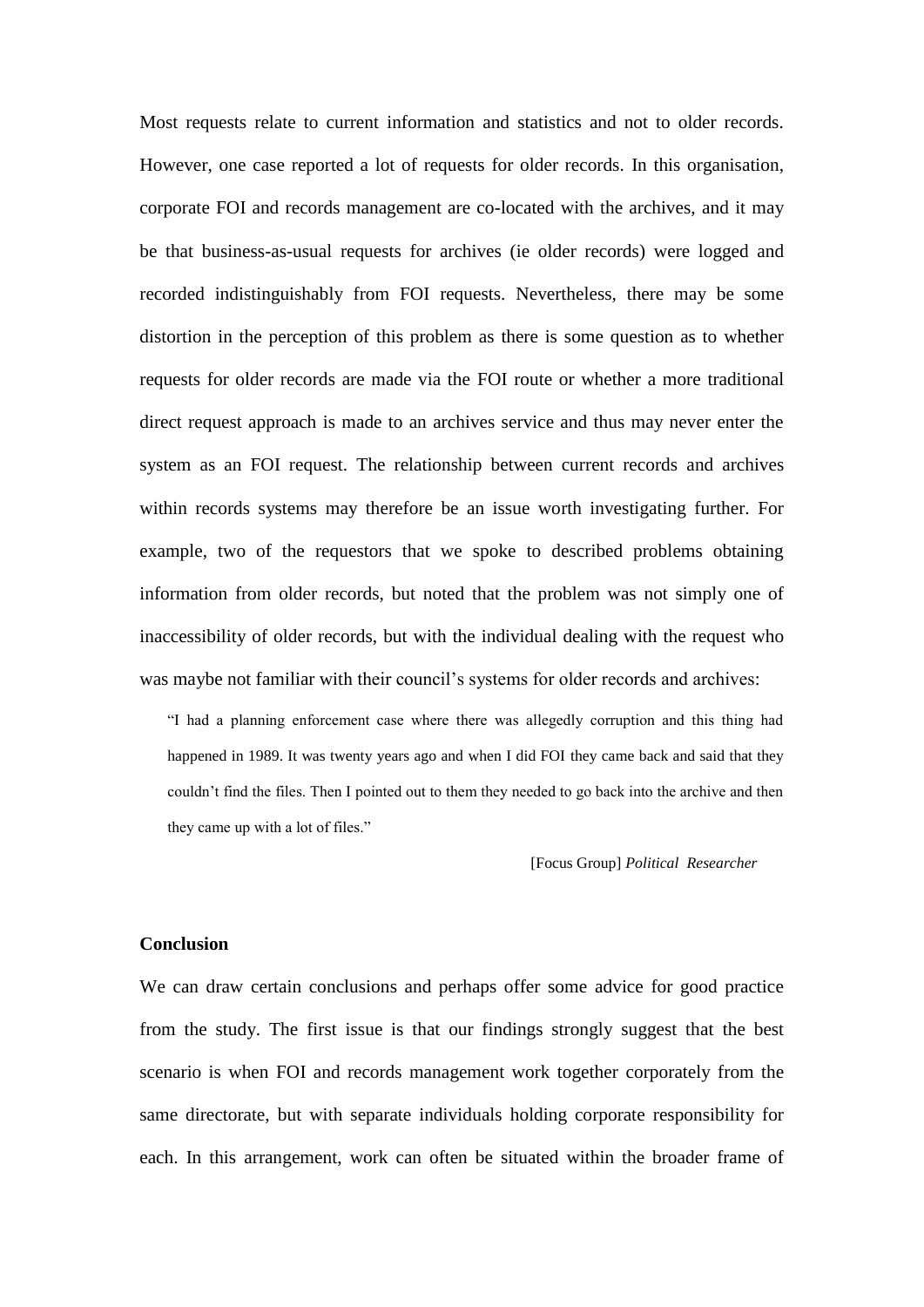information management and governance for more dynamic, sustained, coherent approaches to information as the overlaps between records management, knowledge and information management and information governance are considerable. Secondly, the research emphasises the importance of senior management leadership both for effective FOI and for records and information management. If records management is to have a corporate outlook it needs the backing of the most senior officers in the councils, not only to raise the profile but to embed the FOI/records management relationship and to provide resources. Thirdly, the research highlights the importance of the role of the audit and performance measurement, whether by internal teams or external bodies, in spite of previous weaknesses in ICO sanctions. Audits are not merely a means to an end, but the process itself is invaluable for simultaneously raising awareness of records management issues, personnel and resources and the roles they play in enabling the authority to fulfil its FOI obligations.

In terms of records management practice, the research highlights the need to have policies and records of the systems in place, in particular, the importance of keeping disposal records and ensuring that disposal schedules cover records in all formats including digital records. If the FOI ethos of openness, access to information and transparency is to be reconciled with records management principles of controlled records disposal then what is crucial is that records be kept of the destruction process. This can in turn make it clearer to authorities themselves what information is and is not held, so that better and more complete responses to requests can be provided and the authority can exercise better control over the management of FOI responses. Resourcing records management continues to be a problem, especially for the appointment of dedicated staff and also for awareness raising and training of all council staff in records management practices. Overall, the message of this research is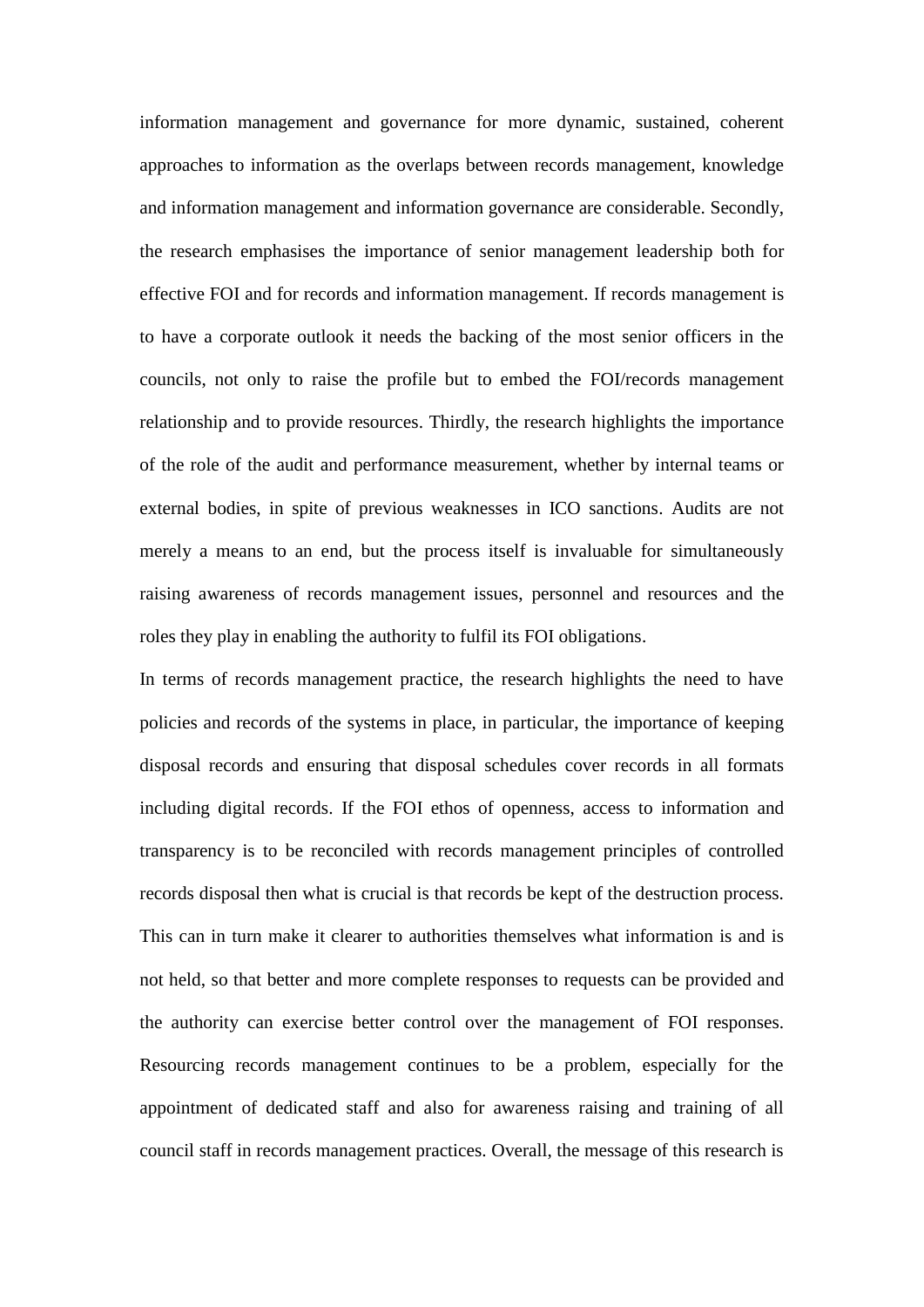the need for much improved corporate (as opposed to local or departmental) records management. Most councils in the study are failing to deal adequately with digital records in spite of the expertise and IT systems in place in many: this may be attributed in part to the continuing paper-based mindset in many staff.

A final issue is the importance of engaging in a dialogue with the requestor. Users are often satisfied with simple information, but they appreciate an open dialogue, and may need help to understand how to use the Act effectively.

This article has focused on the records management implications of this study. Other aspects of the findings of this research have been reported elsewhere and have not been repeated here. The literature is covered in detail in Shepherd, Stevenson and Flinn (2009); the broader FOI and good governance issues are discussed in Shepherd, Stevenson and Flinn (2010); and some of the issues around users and requestors are reported particularly in Shepherd, E., A. Stevenson and A. Flinn (2011).

There are many other questions which are raised but not answered in this research, including the impact of FOI on local government archive services which seem largely untouched by FOI and, more generally, issues around the awareness of records management across councils and of attitudes to records creation among senior officers, which could be explored by more detailed interviewing of senior portfolio holders and senior managers, and of record creators across different council functions. However, this research does reveal some aspects of the relationship between records management and FOI in local government and makes a contribution to the wider debate about access to information in English public authorities.

# **References**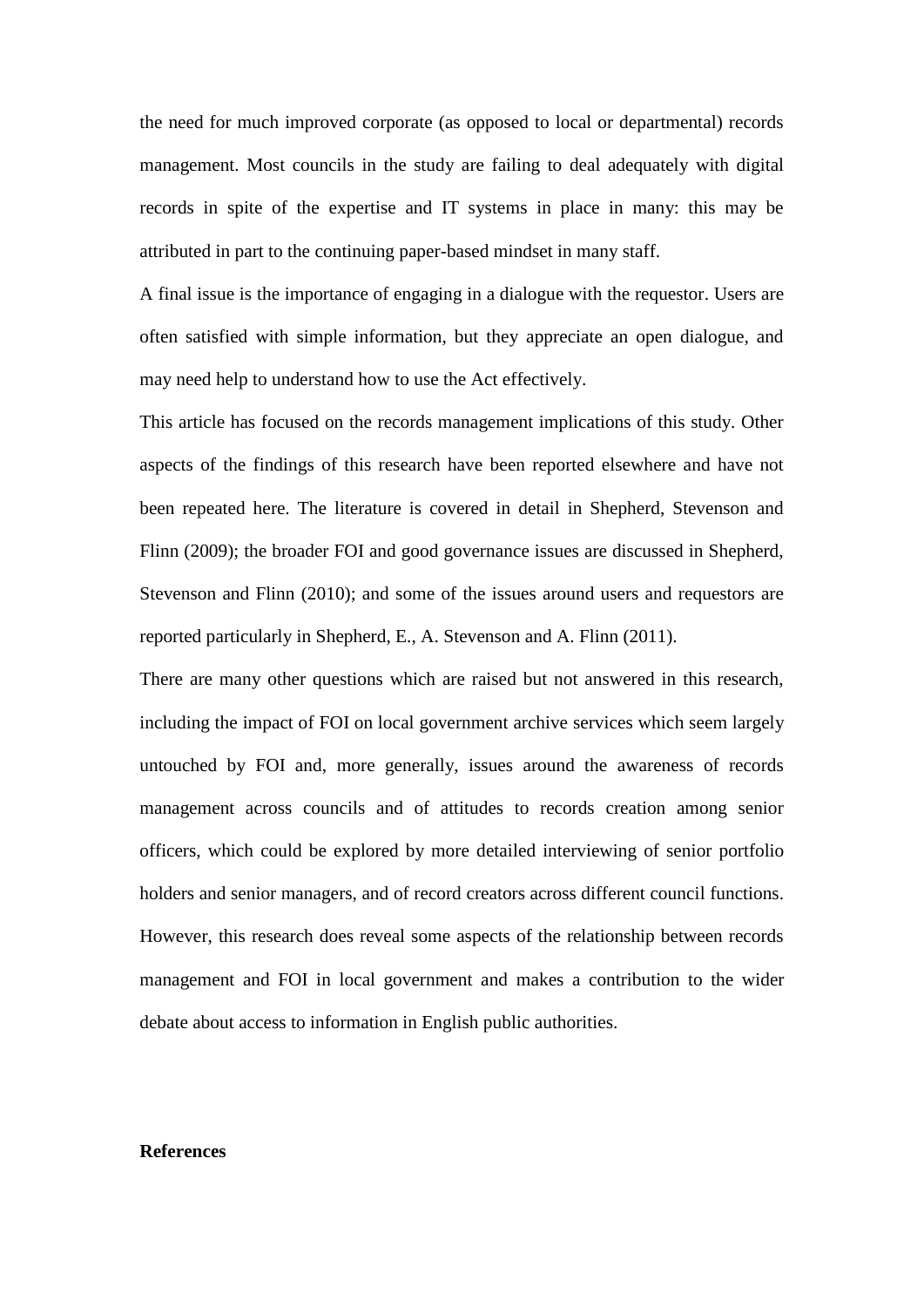- Amos, J., J. Dobias, Holsen, S., & Worthy, B. (2008). FOIA 2000 and local government in 2007: The experience of local authorities in England. London, Constitution Unit, UCL.
- Amos, J. and S. Holsen (2007). FOIA 2000 and local government in 2006. The experience of authorities in England, Northern Ireland and Wales. London, The Constitution Unit, UCL.
- Barata, K. (2002). Archives in the Digital Age. A study for Resource. London, Resource.
- Barata, K. (2004). "Archives in the digital age." Journal of the Society of Archivists **25**(1): 63-70.
- Burt, E. and J. Taylor (2007). The Freedom of Information (Scotland) Act 2002. New Modes of Information Management in Scottish Public Bodies? Report to the Scottish Information Commissioner. St Andrews, Scottish Information Commissioner.
- Burt, E. and J. Taylor (2008). "Managing Freedom of Information in Scottish public bodies: administrative imperatives and political settings." Open Government **4**(1).
- CASC (2006). Seventh Report: Freedom of Information: One Year On. London, Constitutional Affairs Select Committee.
- Flinn, A. and H. Jones (2009). Open access or empty archives?: contemporary history and freedom of information. London, Routledge.
- ICO (2007a). Decision Notice FS50121882. Wilmslow, Cheshire, Information Commissioner's Office.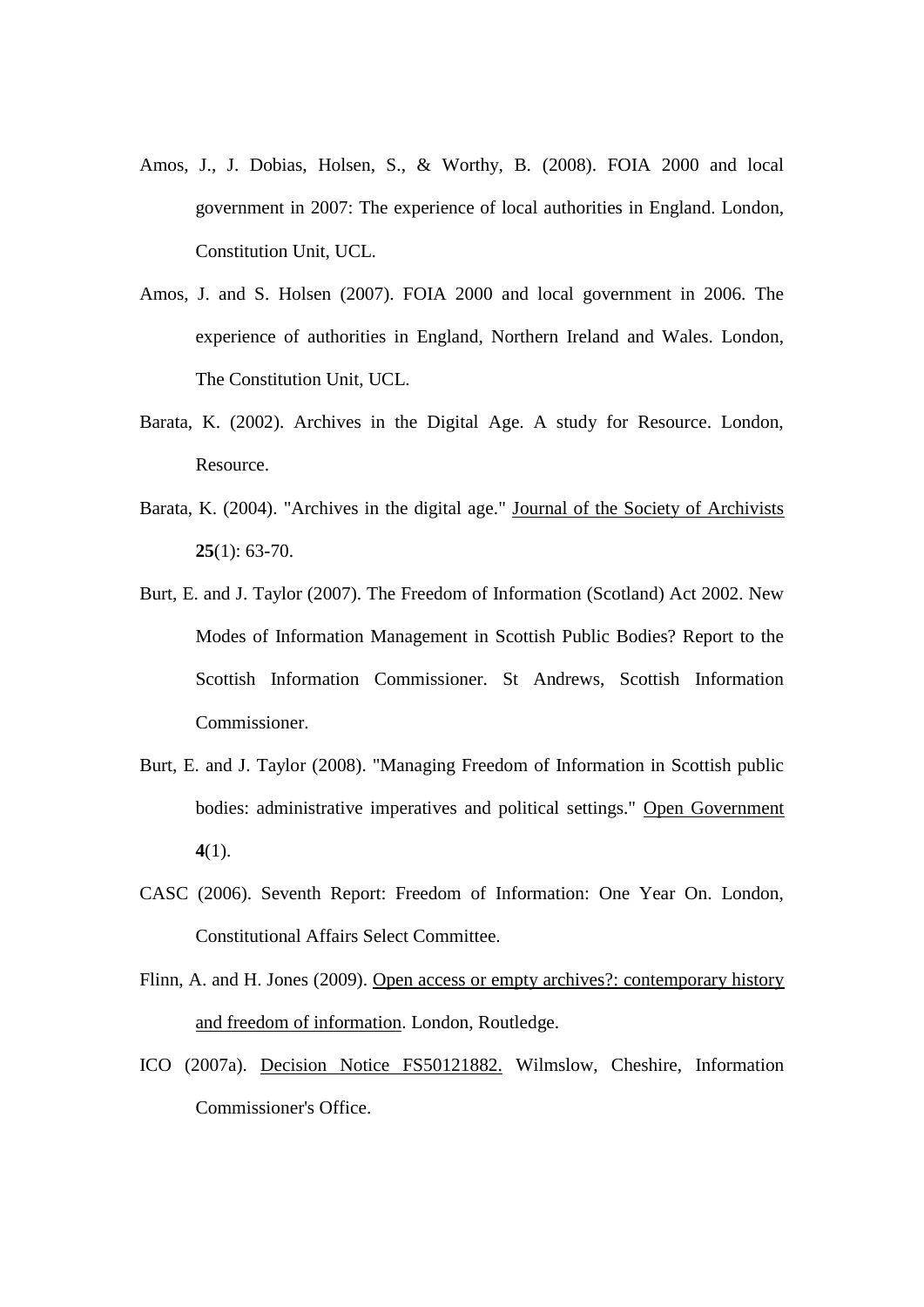- ICO (2007b). Decision Notice FS501145067. Wilmslow, Cheshire, Information Commissioner's Office.
- Jones, P. (1994). "Records management renaissance: the U.K. local government perspective." Records Management Journal **4**(1): 13-19.
- Mander, D. (1989). "Records management in London local authorities." Journal of the Society of Archivists **10**(1).
- Screene, L. (2005). "How prepared are public bodies for the implementation of the UK Freedom of Information Act, in January 2005?" Records Management Journal **15**(1): 34-42.
- Shepherd, E. and E. Ennion (2007). "How has the implementation of the UK Freedom of Information Act 2000 affected archives and records management services?" Records Management Journal **17**(1): 32-51.
- Shepherd, E., A. Stevenson and A. Flinn (2009). "The impact of Freedom of Information on records management and record use in local government: a literature review" Journal of the Society of Archivists **30 (2**): 227-248.
- Shepherd, E., A. Stevenson and A. Flinn (2010). "Information governance, records management and freedom of information: a study of local government authorities in England" *Government Information Quarterly* 27 (4): 337-345.
- Shepherd, E., A. Stevenson and A. Flinn (2011). "Freedom of Information and records management in local government: help or hindrance?" *Information Polity: the International Journal of Governance and Democracy in the Information Age* (forthcoming)
- TNA (2002). *Lord Chancellor's Code of Practice on the Management of Records, issued under Section 46 of the Freedom of Information Act 2000*.